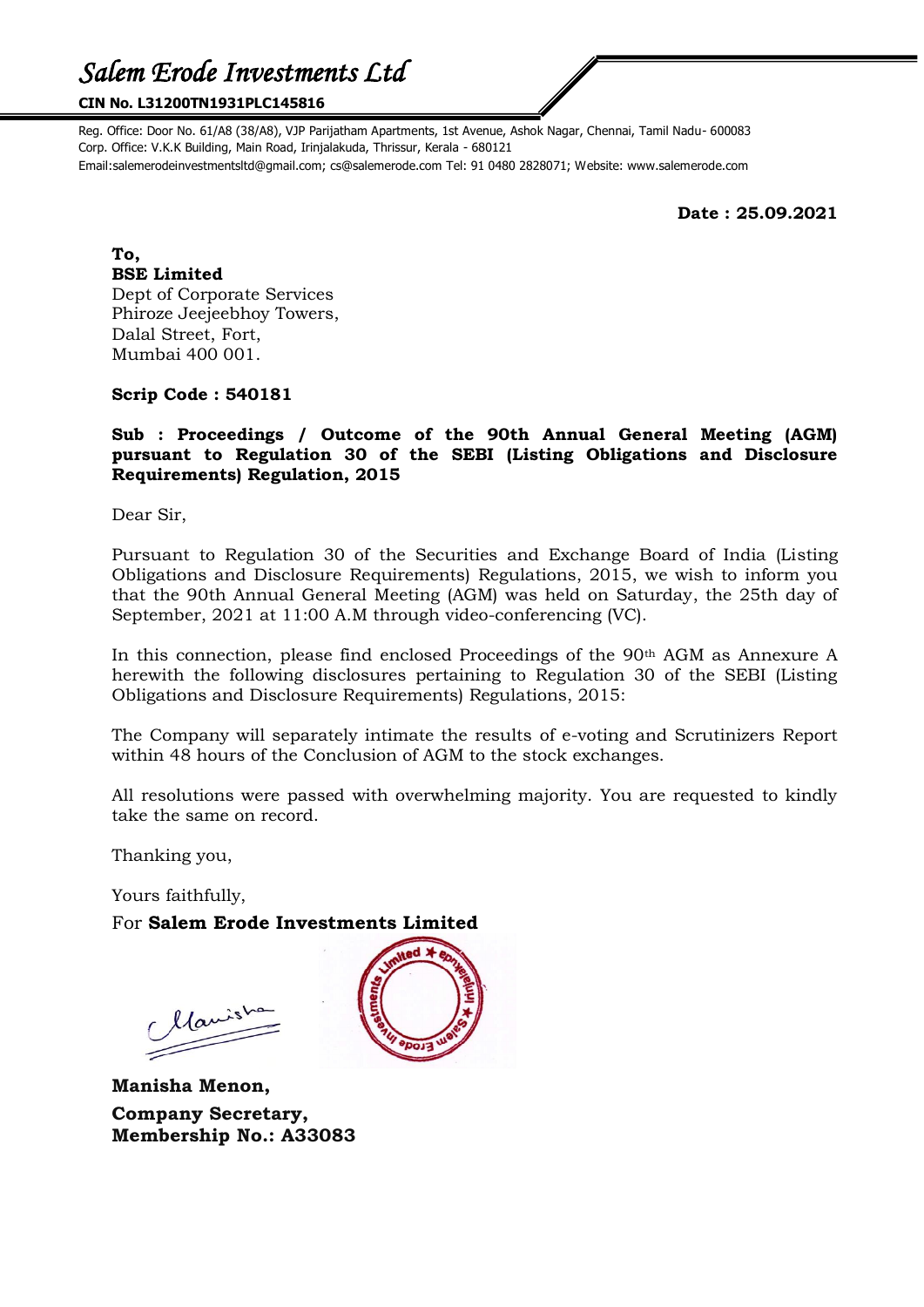#### **CIN No. L31200TN1931PLC145816**

Reg. Office: Door No. 61/A8 (38/A8), VJP Parijatham Apartments, 1st Avenue, Ashok Nagar, Chennai, Tamil Nadu- 600083 Corp. Office: V.K.K Building, Main Road, Irinjalakuda, Thrissur, Kerala - 680121 Email:salemerodeinvestmentsltd@gmail.com; cs@salemerode.com Tel: 91 0480 2828071; Website: www.salemerode.com

## **ANNEXURE – A**

#### **Proceedings of the 90th AGM**

The 90<sup>th</sup> AGM of the Company was held on Saturday, the 25<sup>th</sup> day of September, 2021 at 11:00 A.M through video-conferencing (VC) in compliance with the circulars issued by the Ministry of Corporate Affairs, Government of India and Securities and Exchange Board of India. The Company had also provided live webcast of the proceedings of the Meeting.

Mr. Thainakathu Govindankutty Babu, Independent Director of the Company chaired the meeting.

The Chairman and member's of Audit Committee, Nomination and Remuneration Committee and Stakeholders' Relationship Committee were present at the meeting. The representatives of the Secretarial Auditors were also present at the meeting.

The requisite quorum having been present, the Chairperson called the meeting to order and welcomed the shareholders to the Company's 90th AGM. Thereafter the Company Secretary briefed the members about the necessary arrangements being taken for the 90th Annual General Meeting and about the e-voting pattern and that the Company had provided remote e-voting facilities to the Members on all resolutions set forth in the Notice and opportunity to those members to cast votes at the end of the meeting who were present at the AGM and had not casted their votes electronically. The details are annexed herewith and marked as **Annexure - I**. The Company Secretary further informed that Mr Yacob Pothumuriyil Ouseph, Practicing Company Secretary had been appointed as Scrutinizer for scrutinizing the e-voting process in a fair and transparent manner and that he was present at the meeting through videoconferencing means. The Company Secretary then asked Mr. K.G. Anilkumar, Managing Director of the Company to address the members.

The Managing Director welcomed the members and briefly explained the Financial Statement of 2020-21. He further informed the members that the Statutory Auditors had issued unqualified Audit Report and Secretarial Auditors have also issued unqualified Audit Report except for one for which the Company has already stated its explanation in the Board's Report and accordingly, pursuant to the provisions of the Companies Act, 2013 and the Secretarial Standards, and owing to the COVID-19 situation, the Audit Reports were to be considered as read.

The Managing Director delivered his speech and shared performance achieved by the Company to the members present in the meeting. He informed that the Company has till now opened six branches and planning to open more branches in the near future and how the Company aspires to become a market leader in the business of gold loan, debentures, insurance etc. in a very affordable and accessible manner to the masses at large.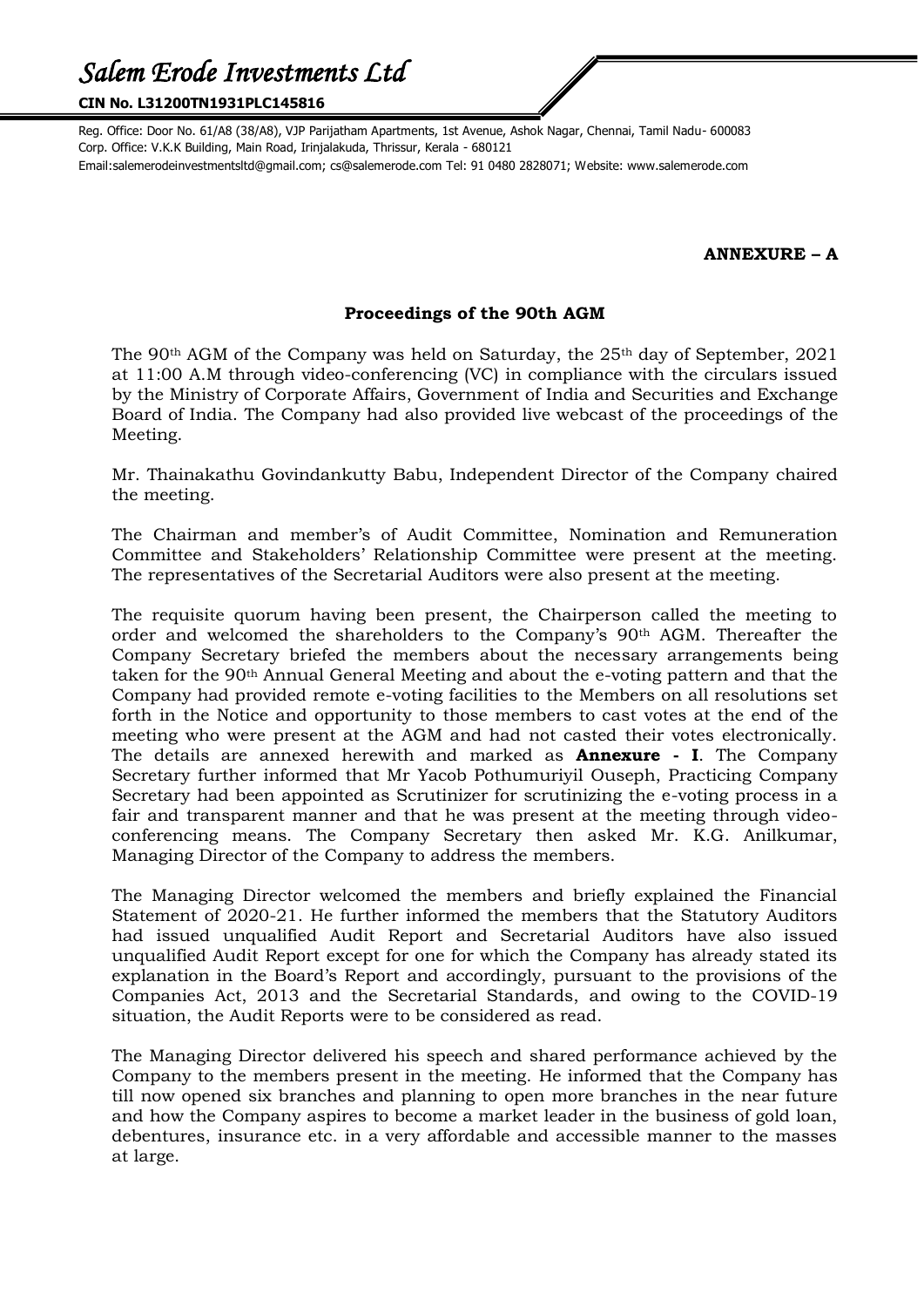#### **CIN No. L31200TN1931PLC145816**

Reg. Office: Door No. 61/A8 (38/A8), VJP Parijatham Apartments, 1st Avenue, Ashok Nagar, Chennai, Tamil Nadu- 600083 Corp. Office: V.K.K Building, Main Road, Irinjalakuda, Thrissur, Kerala - 680121 Email:salemerodeinvestmentsltd@gmail.com; cs@salemerode.com Tel: 91 0480 2828071; Website: www.salemerode.com

The following items as stated in the Notice of 90th AGM were then taken up for consideration:

| Sr. No.        | Agenda                                                                                                                                                     |  |  |
|----------------|------------------------------------------------------------------------------------------------------------------------------------------------------------|--|--|
| 1              | Approval of Audited Financial Statement of the Company for the Financial<br>Year ended March 31, 2021                                                      |  |  |
| $\overline{2}$ | Appointment of a Director in place of Mr. K.G. Anilkumar who retires by<br>rotation and being eligible, offers himself for re-appointment                  |  |  |
| 3              | Re-appointment of M/s. Mohandas & Associates, Chartered Accountants,<br>Thrissur as the Statutory Auditors of the Company and fixation of<br>remuneration. |  |  |
| $\overline{4}$ | Alteration of Memorandum of Association of the Company with respect to<br>the Object Clause, Liability Clause and Capital Clause.                          |  |  |

The Company Secretary then informed that the results of the remote e-voting and evoting at the 90th AGM, together with the Report of the Scrutinizers thereon, will be disclosed to the Stock Exchanges and displayed on the website of the Company within 48 hours.

The Company Secretary thanked the shareholders for joining the 90th AGM of the Company and declared the meeting as concluded.

## For **Salem Erode Investments Limited**

Manisha

**Manisha Menon, Company Secretary,**

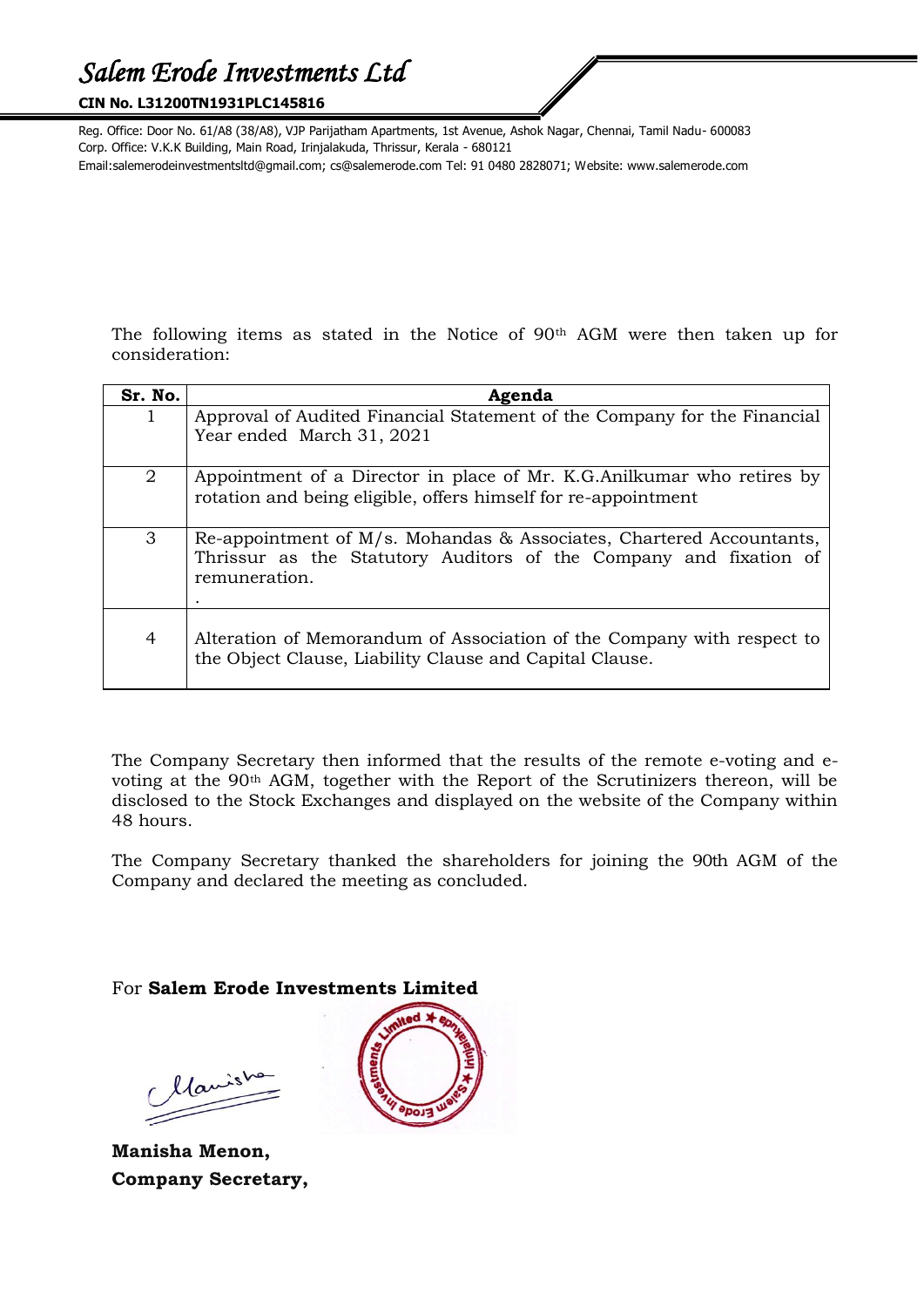### **CIN No. L31200TN1931PLC145816**

Reg. Office: Door No. 61/A8 (38/A8), VJP Parijatham Apartments, 1st Avenue, Ashok Nagar, Chennai, Tamil Nadu- 600083 Corp. Office: V.K.K Building, Main Road, Irinjalakuda, Thrissur, Kerala - 680121 Email:salemerodeinvestmentsltd@gmail.com; cs@salemerode.com Tel: 91 0480 2828071; Website: www.salemerode.com

## **Membership No.: A33083**

## ANNEXURE I

| Sr. No.        | Particulars                                                                                                                                                                                                                                               | <b>Details</b>                                                                                                                                                                                                                 |
|----------------|-----------------------------------------------------------------------------------------------------------------------------------------------------------------------------------------------------------------------------------------------------------|--------------------------------------------------------------------------------------------------------------------------------------------------------------------------------------------------------------------------------|
|                | Date of AGM                                                                                                                                                                                                                                               | 25th September, 2021                                                                                                                                                                                                           |
| $\overline{c}$ | Total number of shareholders as on<br>record date / Cut - off Date                                                                                                                                                                                        | As on Cut-Off date for $E - V$ oting i.e. 18th<br>September, 2021 total number of shareholders<br>was 532 Members                                                                                                              |
| $\overline{3}$ | Directors and KMPs Present in the<br>Meeting                                                                                                                                                                                                              | Mr. K.G. Anilkumar (Managing Director)<br>Ms. Umadevi Anilkumar (Non-Executive<br>Director)<br>Mr. T.G. Babu (Independent Director)<br>Mr. Saseendran Veliyath (Independent Director)<br>Ms. Manisha Menon (Company Secretary) |
| $\overline{4}$ | No. of Shareholders present at the<br>Meeting either in<br>Person/Representation/Proxy :-<br>In Person<br>Promoter or Promoter Group<br>Public<br>Representation<br>Promoter or Promoter Group<br>Public<br>Proxy<br>Promoter of promoter Group<br>Public | Not Applicable                                                                                                                                                                                                                 |
| 5              | No. of Shareholders attended the<br>Meeting through video<br>conferencing<br>Promoter                                                                                                                                                                     | 11<br>$\overline{0}$                                                                                                                                                                                                           |
|                | Public                                                                                                                                                                                                                                                    | 11                                                                                                                                                                                                                             |

## Details of the Proceedings of the Annual General Meeting